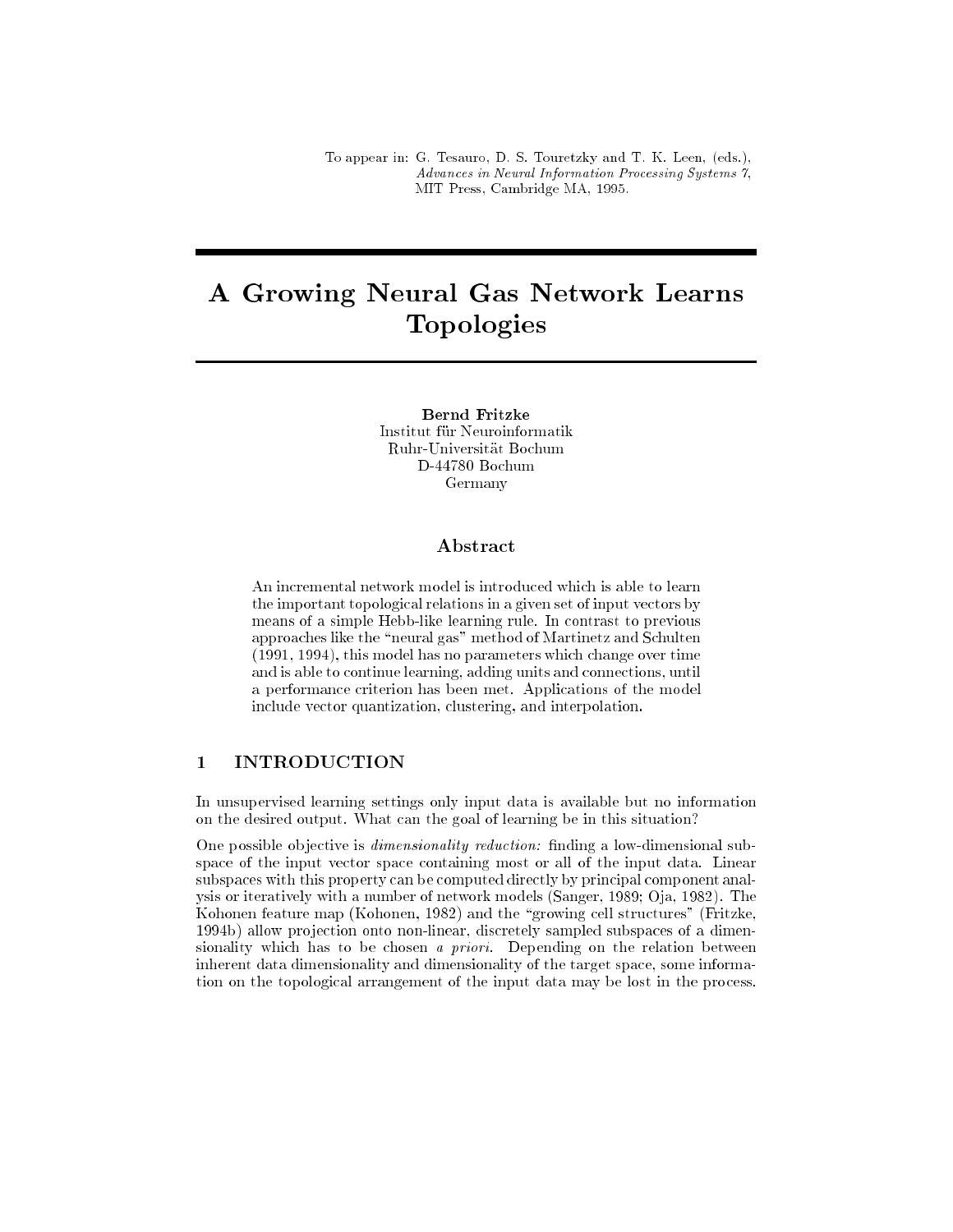This is not astonishing since a reversible mapping from high-dimensional data to lower-dimensional spaces (or structures) does not exist in general.

Asking how structures must look like to allow reversible mappings directly leads to another possible objective of unsupervised learning which can be described as *topology learning*: Given some high-dimensional data distribution  $P(\xi)$ , find a topological structure which closely reflects the topology of the data distribution. An elegant method to construct such structures is "competitive Hebbian learning" (CHL) (Martinetz, 1993). CHL requires the use of some vector quantization method. Martinetz and Schulten propose the "neural gas" (NG) method for this purpose (Martinetz and Schulten, 1991).

We will briefly introduce and discuss the approach of Martinetz and Schulten. Then we propose a new network model which also makes use of CHL. In contrast to the above-mentioned CHL/NG combination, this model is incremental and has only constant parameters. This leads to a number of advantages over the previous approach.

# 2 COMPETITIVE HEBBIAN LEARNING AND NEURAL GAS

UHL (Martinetz, 1993) assumes a number of centers in  ${\bf R}^+$  and successively inserts topological connections among them by evaluating input signals drawn from a data distribution  $P(\xi)$ . The principle of this method is:

For each input signal  $x$  connect the two closest centers (measured by Euclidean distance) by an edge.

The resulting graph is a subgraph of the Delaunay triangulation (fig. 1a) corresponding to the set of centers. This subgraph  $(fig. 1b)$ , which is called the "induced Delaunay triangulation", is limited to those areas of the input space  ${\bf R}^+$  where  $P(\xi) > 0$ . The "induced Delaunay triangulation" has been shown to optimally preserve topology in a very general sense (Martinetz, 1993).

Only centers lying on the input data submanifold or in its vicinity actually develop any edges. The others are useless for the purpose of topology learning and are often called  $\overline{dead}$  units. To make use of all centers they have to be placed in those regions of  $\mathbf{R}^n$  where  $\mathrm{P}(\xi)$  differs from zero. This could be done by any vector quantization (VQ) procedure. Martinetz and Schulten have proposed a particular kind of VQ method, the mentioned NG method (Martinetz and Schulten, 1991). The main principle of NG is the following:

For each input signal  $x$  adapt the  $k$  nearest centers whereby  $k$  is decreasing from a large initial to a small final value.

A large initial value of  $k$  causes adaptation (movement towards the input signal) of a large fraction of the centers. Then  $k$  (the adaptation range) is decreased until finally only the nearest center for each input signal is adapted. The adaptation strength underlies a similar decay schedule. To realize the parameter decay one has to define the total number of adaptation steps for the NG method in advance.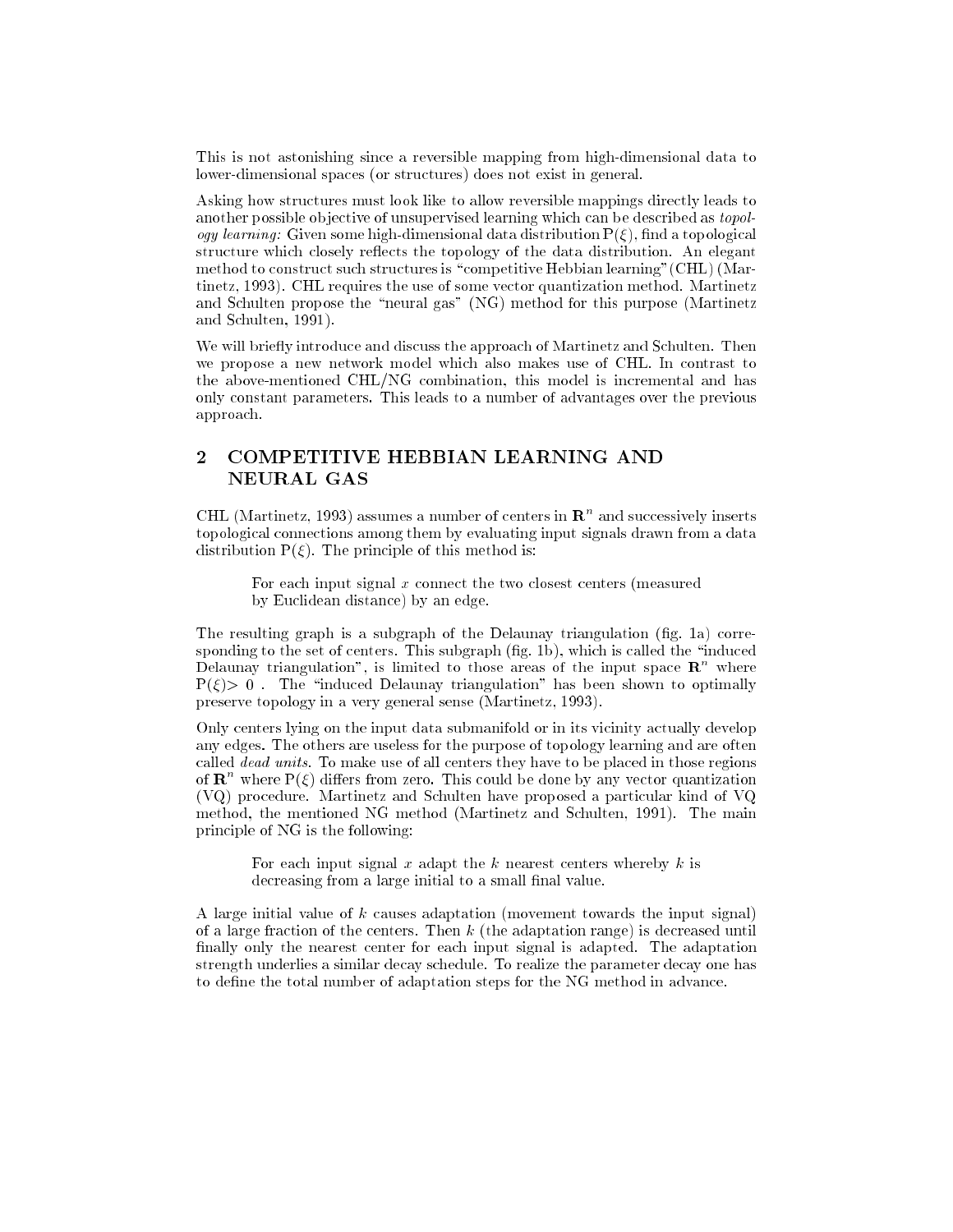

a) Delaunay triangulation b) induced Delaunay triangulation

Figure 1: Two ways of defining closeness among a set of points. a) The *Delau*nay triangulation (thick lines) connects points having neighboring Voronoi polygons (thin lines). Basically this reduces to points having small Euclidean distance w.r.t. the given set of points. b) The *induced Delaunay triangulation* (thick lines) is obtained by masking the original Delaunay triangulation with a data distribution  $P(\xi)$  (shaded). Two centers are only connected if the common border of their Voronoi polygons lies at least partially in a region where  $P(\xi) > 0$  (closely adapted from Martinetz and Schulten, 1994)

For a given data distribution one could now first run the NG algorithm to distribute a certain number of centers and then use CHL to generate the topology. It is, however, also possible to apply both techniques concurrently (Martinetz and Schulten, 1991). In this case a method for removing obsolete edges is required since the motion of the centers may make edges invalid which have been generated earlier. Martinetz and Schulten use an edge aging scheme for this purpose. One should note that the CHL algorithm does not influence the outcome of the NG method in any way since the adaptations in NG are based only on distance in input space and not on the network topology. On the other hand NG does influence the topology generated by CHL since it moves the centers around.

The combination of NG and CHL described above is an effective method for topology learning. A problem in practical applications, however, may be to determine a priori a suitable number of centers. Depending on the complexity of the data distribution which one wants to model, very different numbers of centers may be appropriate. The nature of the NG algorithm requires a decision in advance and, if the result is not satisfying, one or several new simulations have to be performed from scratch. In the following we propose a method which overcomes this problem and offers a number of other advantages through a flexible scheme for center insertion.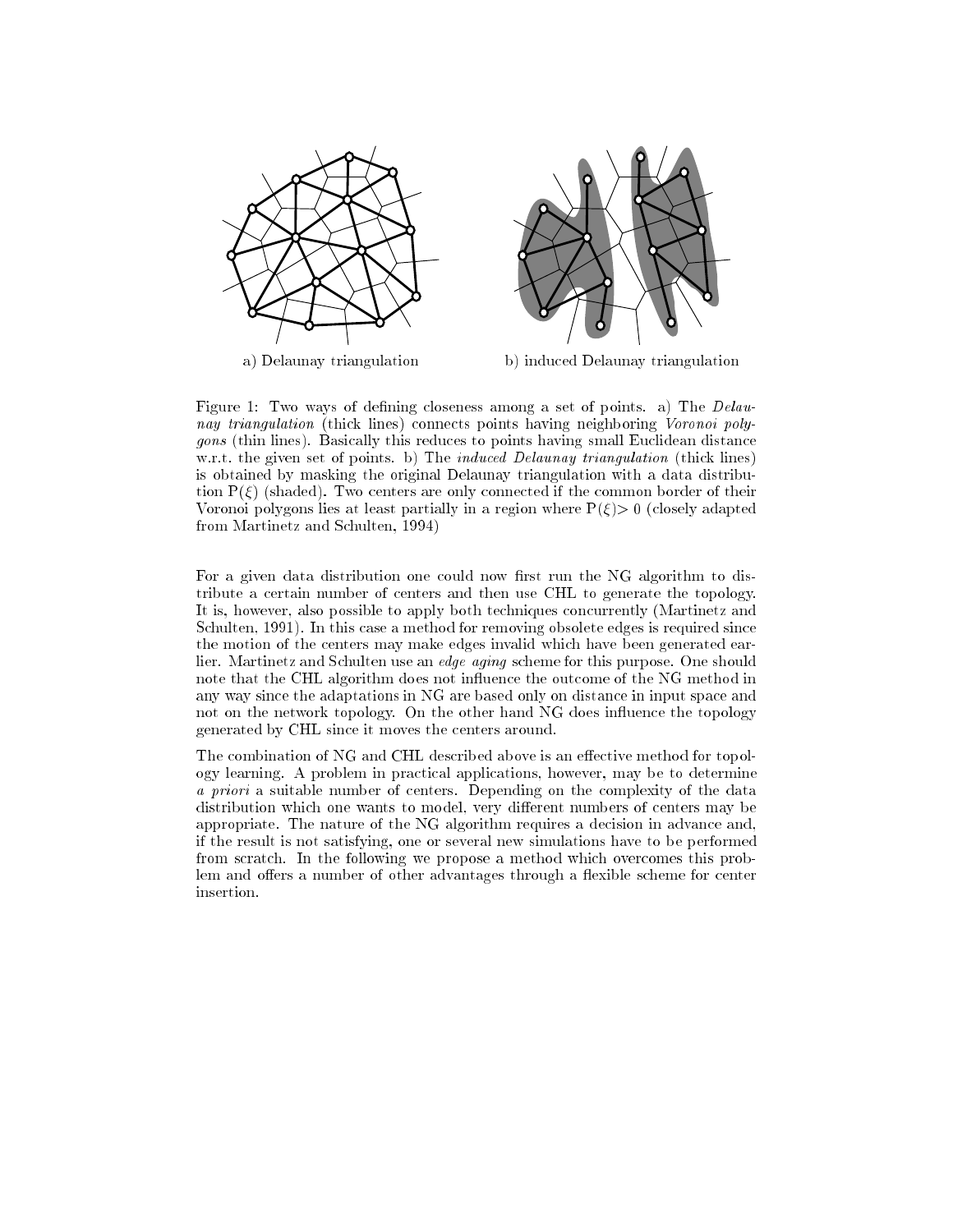#### 3 THE GROWING NEURAL GAS ALGORITHM

In the following we consider networks consisting of

- a set A of units (or nodes). Each unit  $c \in A$  has an associated reference *vector*  $w_c \in \mathbf{R}$ . The reference vectors can be regarded as positions in input space of the corresponding units.
- a set  $N$  of connections (or edges) among pairs of units. These connections are not weighted. Their sole purpose is the definition of topological structure.

Moreover, there is a (possibly infinite) number of  $n$ -dimensional input signals obeying some unknown probability density function  $P(\xi)$ .

The main idea of the method is to successively add new units to an initially small network by evaluating local statistical measures gathered during previous adaptation steps. This is the same approach as used in the \growing cell structures" model (Fritzke, 1994b) which, however, has a topology with a fixed dimensionality (e.g., two or three).

In the approach described here, the network topology is generated incrementally by CHL and has a dimensionality which depends on the input data and may vary locally. The complete algorithm for our model which we call "growing neural gas" is given by the following:

- 0. Start with two units a and b at random positions  $w_a$  and  $w_b$  in  $\mathbb{R}^n$ .
- 1. Generate an input signal  $\xi$  according to  $P(\xi)$ .
- 2. Find the nearest unit  $s_1$  and the second-nearest unit  $s_2$ .
- 3. Increment the age of all edges emanating from  $s_1$ .
- 4. Add the squared distance between the input signal and the nearest unit in input space to a local counter variable:

$$
\Delta \text{error}(s_1) = ||w_{s_1} - \xi||^2
$$

5. Move  $s_1$  and its direct topological neighbors<sup>1</sup> towards  $\xi$  by fractions  $\epsilon_b$  and  $\epsilon_n$ , respectively, of the total distance:

$$
\Delta w_{s_1} = \epsilon_b (\xi - w_{s_1})
$$
  
\n
$$
\Delta w_n = \epsilon_n (\xi - w_n) \text{ for all direct neighbors } n \text{ of } s_1
$$

- 6. If  $s_1$  and  $s_2$  are connected by an edge, set the age of this edge to zero. If such an edge does not exist, create it.<sup>2</sup>
- 7. Remove edges with an age larger than  $a_{max}$ . If this results in points having no emanating edges, remove them as well.

Throughout this paper the term  $\emph{neுq}$ hors denotes units which are topological neighbors in the graph (as opposed to units within a small Euclidean distance of each other in input space).

<sup>2</sup> This step is Hebbian in its spirit since correlated activity is used to decide upon insertions.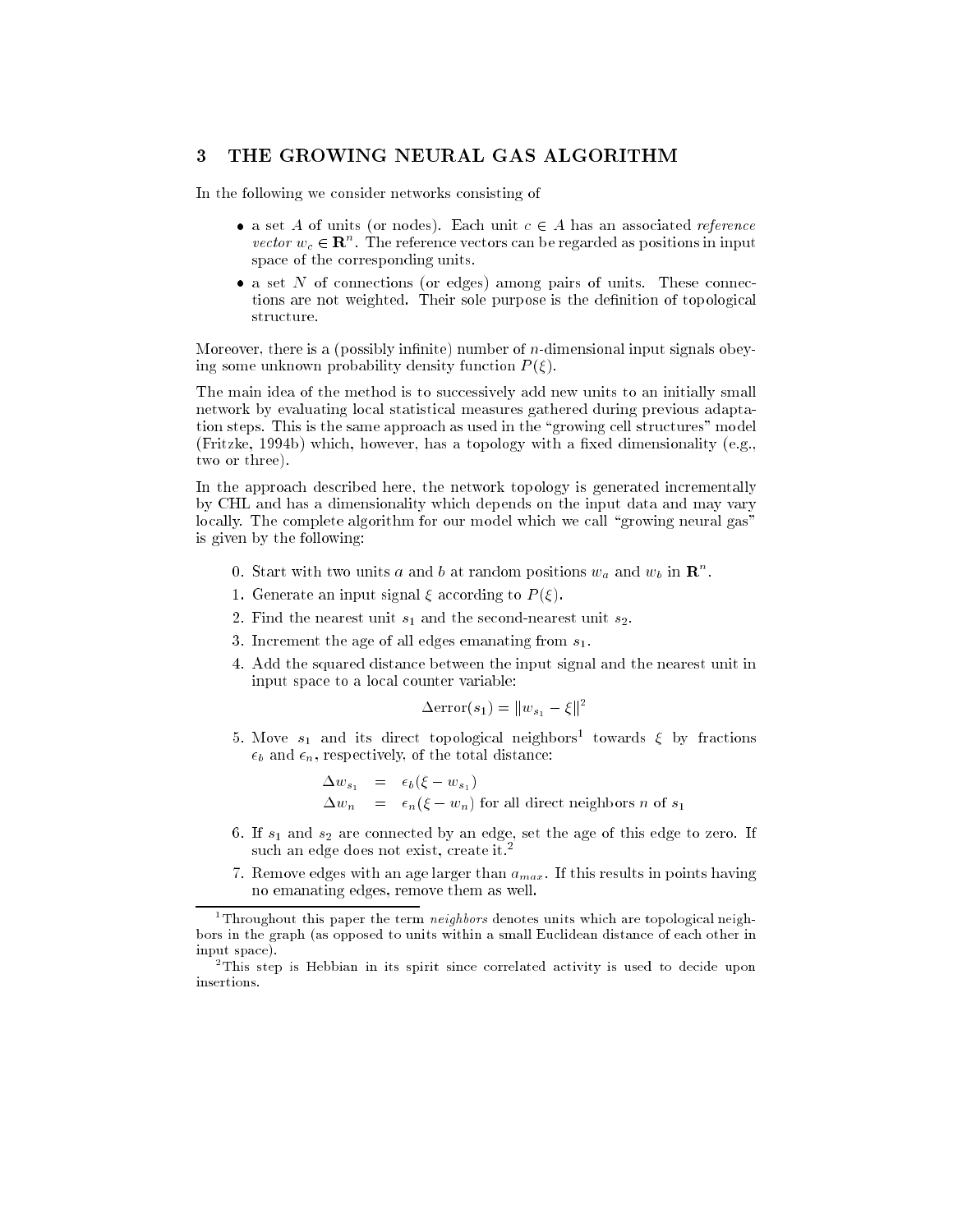- 8. If the number of input signals generated so far is an integer multiple of a parameter  $\lambda$ , insert a new unit as follows:
	- $\bullet$  Determine the unit q with the maximum accumulated error.
	- $\bullet$  Insert a new unit r halfway between q and its neighbor f with the largest error variable:

$$
w_r = 0.5 (w_q + w_f).
$$

- Insert edges connecting the new unit r with units q and f, and remove the original edge between  $q$  and  $f$ .
- Decrease the error variables of q and f by multiplying them with a constant  $\alpha$ . Initialize the error variable of r with the new value of the error variable of q.
- 9. Decrease all error variables by multiplying them with a constant d.
- 10. If a stopping criterion (e.g., net size or some performance measure) is not yet fullled go to step 1.

How does the described method work? The adaptation steps towards the input signals (5.) lead to a general movement of all units towards those areas of the input space where signals come from  $(P(\xi) > 0)$ . The insertion of edges (6.) between the nearest and the second-nearest unit with respect to an input signal generates a single connection of the "induced Delaunay triangulation" (see fig. 1b) with respect to the current position of all units.

The removal of edges (7.) is necessary to get rid of those edges which are no longer part of the \induced Delaunay triangulation" because their ending points have moved. This is achieved by *local* edge aging  $(3)$  around the nearest unit combined with age re-setting of those edges (6.) which already exist between nearest and second-nearest units.

With insertion and removal of edges the model tries to construct and then track the \induced Delaunay triangulation" which is a slowly moving target due to the adaptation of the reference vectors.

The accumulation of squared distances (4.) during the adaptation helps to identify units lying in areas of the input space where the mapping from signals to units causes much error. To reduce this error, new units are inserted in such regions.

## 4 SIMULATION RESULTS

We will now give some simulation results to demonstrate the general behavior of our model. The probability distribution in fig. 2 has been proposed by Martinetz and Schulten (1991) to demonstrate the non-incremental "neural gas" model. It can be seen that our model quickly learns the important topological relations in this rather complicated distribution by forming structures of different dimensionalities.

The second example (fig. 3) illustrates the differences between the proposed model and the original NG network. Although the final topology is rather similar for both models, intermediate stages are quite different. Both models are able to identify the clusters in the given distribution. Only the \growing neural gas" model, however,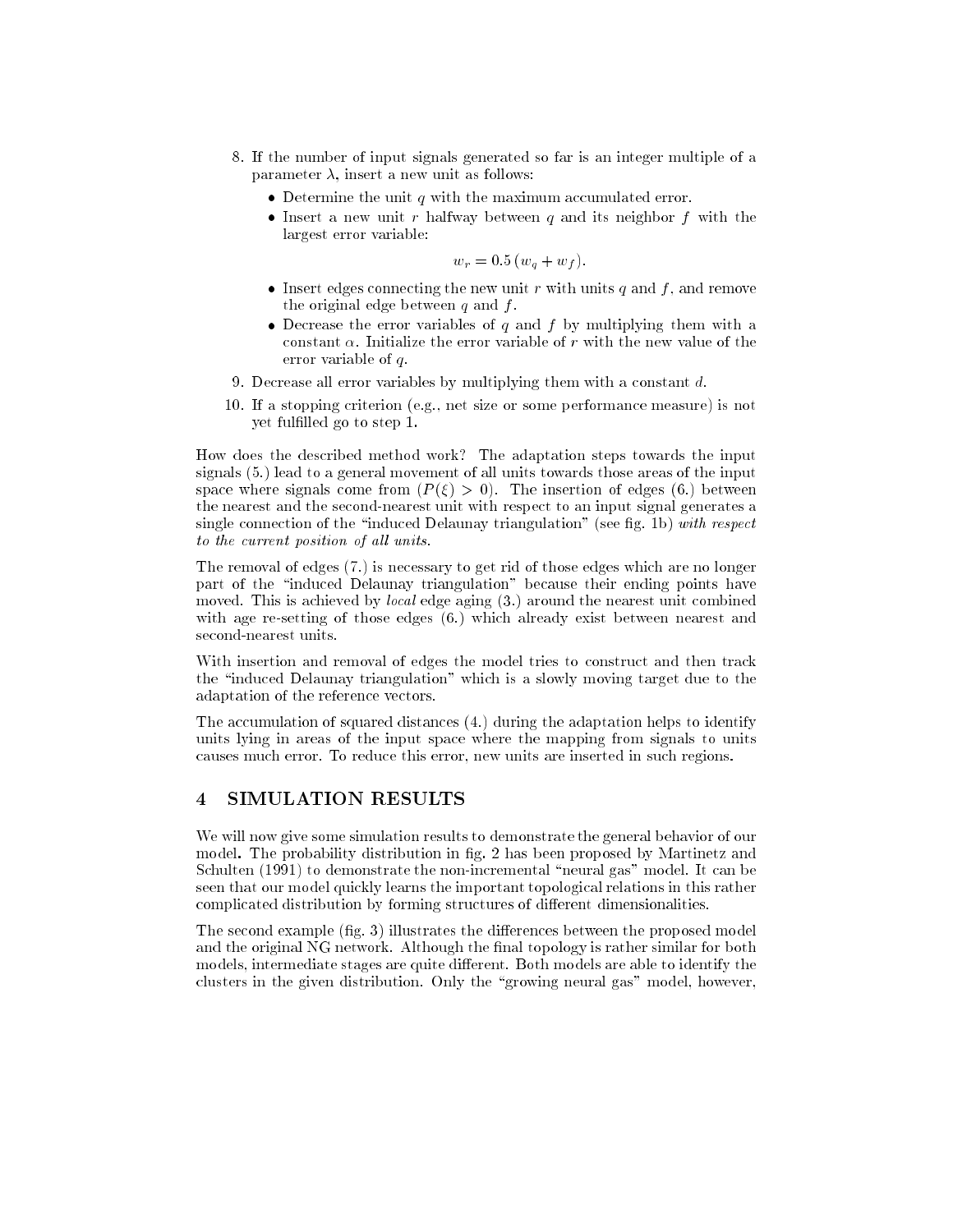

Figure 2: The "growing neural gas" network adapts to a signal distribution which has different dimensionalities in different areas of the input space. Shown are the initial network consisting of two randomly placed units and the networks after 600, 1800, 5000, 15000 and 20000 input signals have been applied. The last network shown is not the necessarily the "final" one since the growth process could in principle be continued indefinitely. The parameters for this simulation were:  $\lambda = 100$ ,  $\epsilon_b = 0.2, \, \epsilon_n = 0.006, \, \alpha = 0.5, \, a_{max} = 50, \, d = 0.995.$ 

could continue to grow to discover still smaller clusters (which are not present in this particular example, though).

#### 5 DISCUSSION

The "growing neural gas" network presented here is able to make explicit the important topological relations in a given distribution  $P(\xi)$  of input signals. An advantage over the NG method of Martinetz and Schulten is the incremental character of the model which eliminates the need to pre-specify a network size. Instead, the growth process can be continued until a user-defined performance criterion or network size is met. All parameters are constant over time in contrast to other models which heavily rely on decaying parameters (such as the NG method or the Kohonen feature map).

It should be noted that the topology generated by CHL is not an optional feature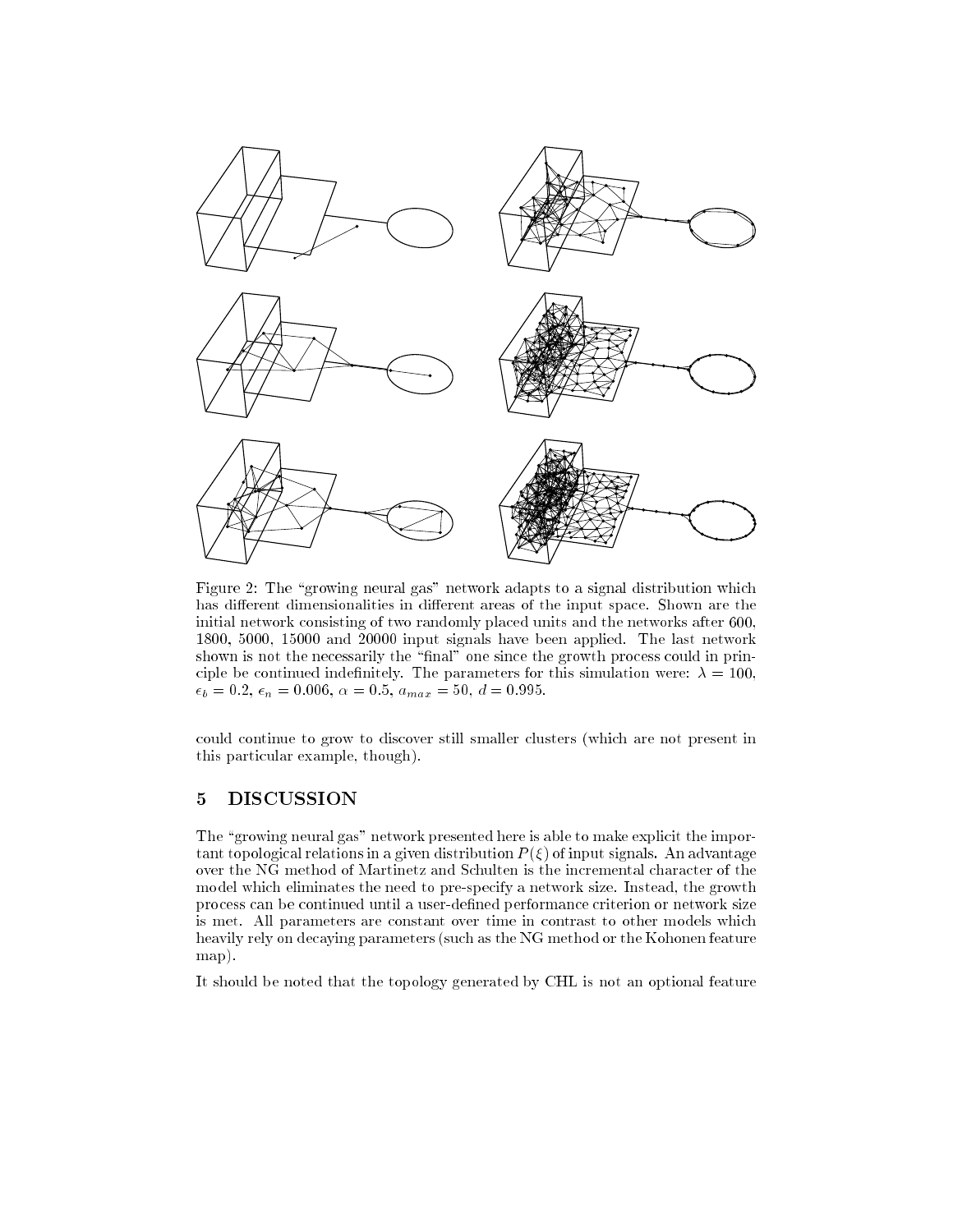

Figure 3: The NG/CHL network of Martinetz and Schulten (1991) and the author's \growing neural gas" model adapt to a clustered probability distribution. Shown are the respective initial states (top row) and a number of intermediate stages. Both the number of units in the NG model and the  $final$  number of units in the "growing neural gas" model are 100. The bottom row shows the distribution of centers after 10000 adaptation steps (the edges are as in the previous row but not shown). The center distribution is rather similar for both models although the intermediate stages differ significantly.